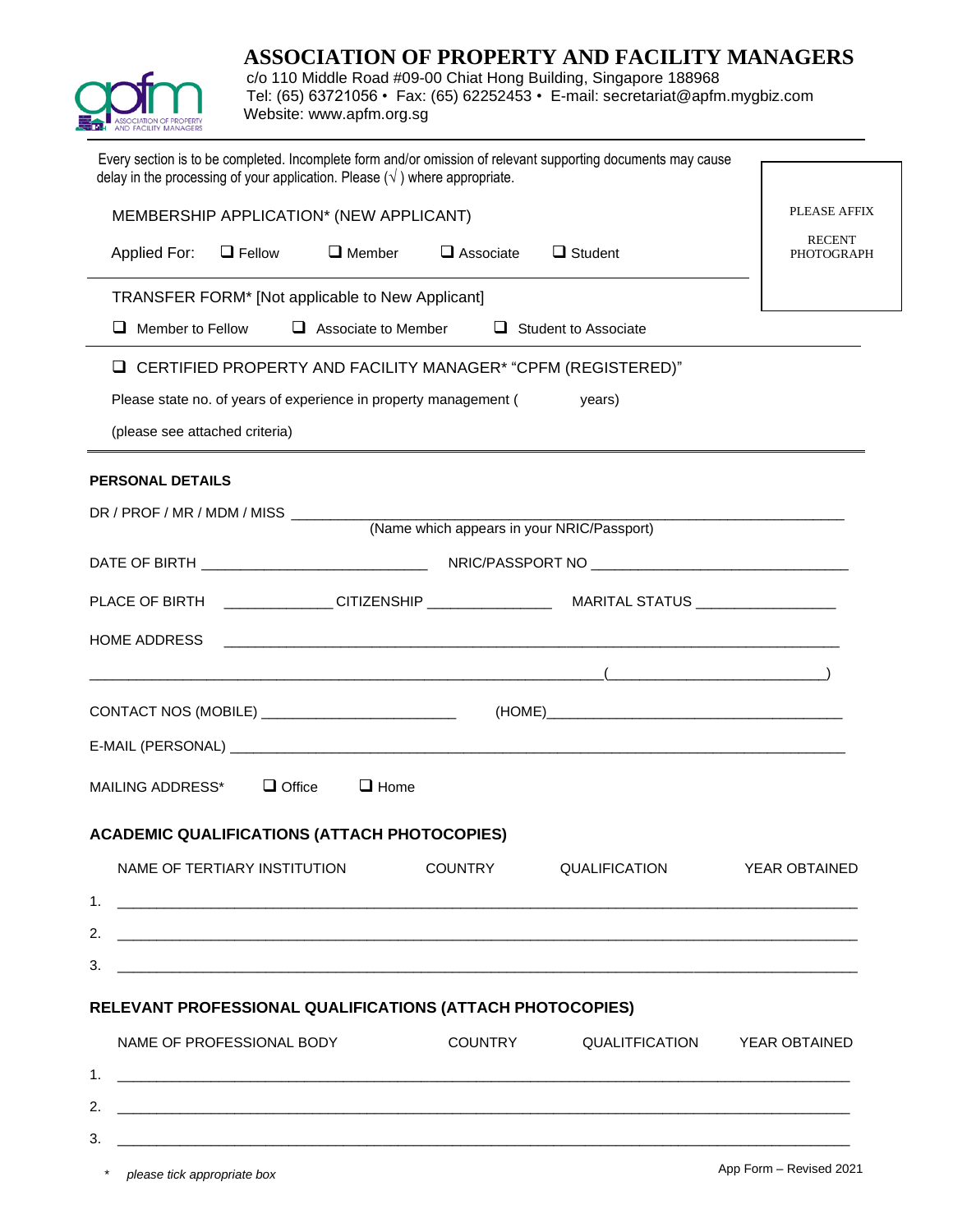#### **CERTIFICATE IN MANAGING AGENT PRACTICE OR EQUIVALENT QUALIFICATIONS (FOR CPFM (REGISTERED) APPLICATION) (ATTACH PHOTOCOPIES)**

|                                                | Date of Passing | Certificate No./Date | Remarks |
|------------------------------------------------|-----------------|----------------------|---------|
| MODULE 1                                       |                 |                      |         |
| MODULE 2                                       |                 |                      |         |
| MODULE 3                                       |                 |                      |         |
| MODULE 4                                       |                 |                      |         |
| Certificate in Managing Agent Practice         |                 |                      |         |
| Or Certificate from another Accreditation Body |                 |                      |         |

#### **POSITION HELD IN APFM COUNCIL WITH DATE (For Fellow Application Only)**

| <b>Position held in Council</b> | Year | <b>Position held in Council</b> | Year |
|---------------------------------|------|---------------------------------|------|
|                                 |      |                                 |      |
|                                 |      |                                 |      |
|                                 |      |                                 |      |
|                                 |      |                                 |      |
|                                 |      |                                 |      |
|                                 |      |                                 |      |

#### **PAST EMPLOYMENT** (submit additional info using separate sheet in the same format, if necessary)

|                  | PERIOD (MM/YY) |    | Total No |                      |
|------------------|----------------|----|----------|----------------------|
| Name of Employer | From           | To | Yr/Mth   | <b>Position Held</b> |
|                  |                |    |          |                      |
|                  |                |    |          |                      |
|                  |                |    |          |                      |
|                  |                |    |          |                      |
|                  |                |    |          |                      |
|                  |                |    |          |                      |
|                  |                |    |          |                      |
|                  |                |    |          |                      |

### **PRESENT EMPLOYMENT'S DECLARATION**

| $\left(\begin{array}{ccccc} \text{1} & \text{1} & \text{1} & \text{1} & \text{1} & \text{1} & \text{1} & \text{1} & \text{1} & \text{1} & \text{1} & \text{1} & \text{1} & \text{1} & \text{1} & \text{1} & \text{1} & \text{1} & \text{1} & \text{1} & \text{1} & \text{1} & \text{1} & \text{1} & \text{1} & \text{1} & \text{1} & \text{1} & \text{1} & \text{1} & \text{1} & \text{1} & \text{1} & \text{1} & \text{1} &$ |
|-------------------------------------------------------------------------------------------------------------------------------------------------------------------------------------------------------------------------------------------------------------------------------------------------------------------------------------------------------------------------------------------------------------------------------|
|                                                                                                                                                                                                                                                                                                                                                                                                                               |
|                                                                                                                                                                                                                                                                                                                                                                                                                               |
|                                                                                                                                                                                                                                                                                                                                                                                                                               |
|                                                                                                                                                                                                                                                                                                                                                                                                                               |
|                                                                                                                                                                                                                                                                                                                                                                                                                               |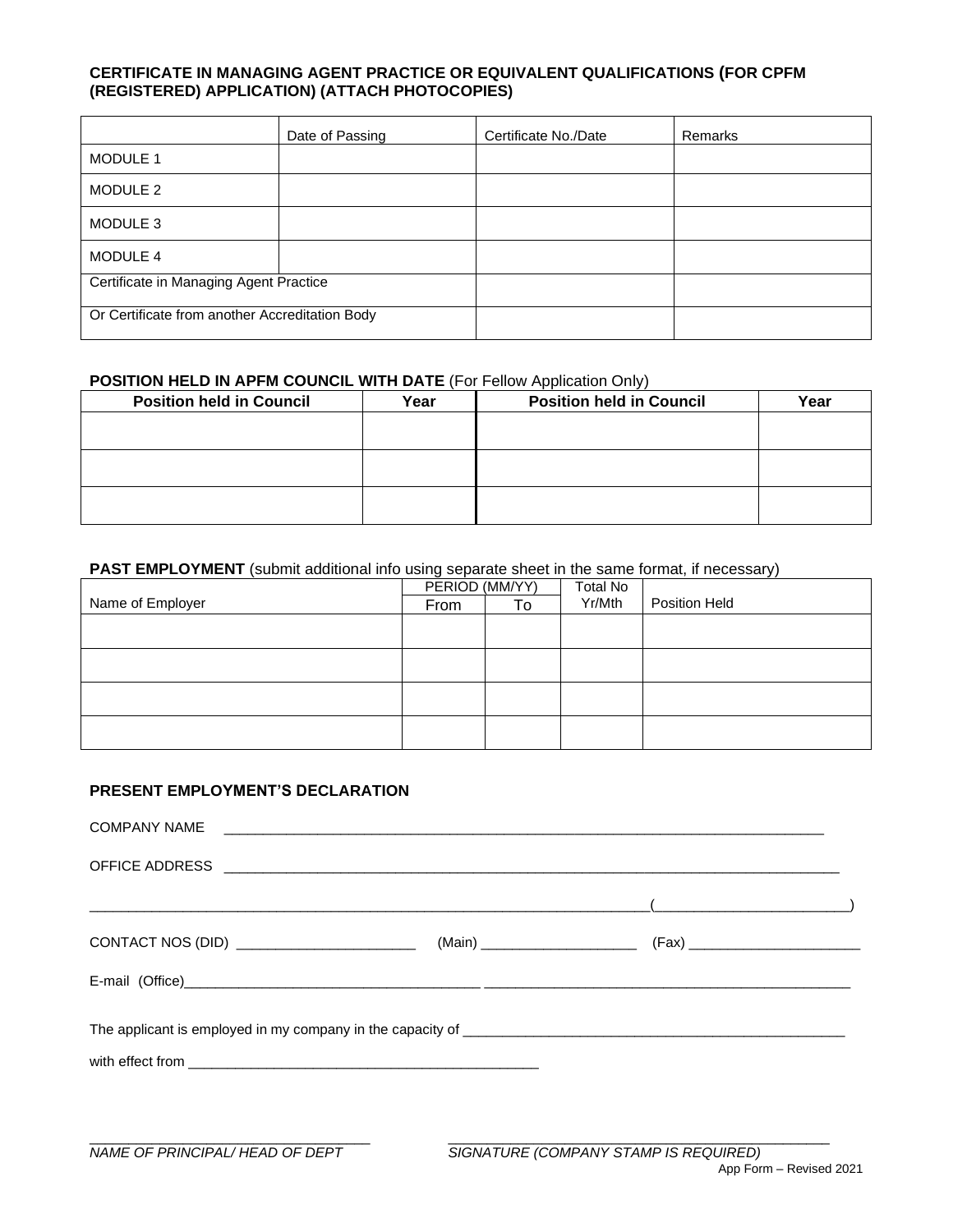#### **PROPOSER/SECONDER**

|          | NAME (IN FULL) | FAPFM/MAPFM | <b>SIGNATURE</b> |
|----------|----------------|-------------|------------------|
| Proposer |                |             |                  |
| Seconder |                |             |                  |

| <b>PERSONAL DECLARATION</b><br>Have you ever been convicted of any criminal offence in<br>Singapore or elsewhere?<br>Yes / No<br>If yes, please give details, including dates.                         | <b>For Official Use</b><br>Council's Decision<br><b>Membership</b><br>$\Box$ Approved $\Box$ Not approved<br>$\Box$ Member<br>Class: $\Box$ Fellow<br>$\square$ Associate<br>$\Box$ Student |
|--------------------------------------------------------------------------------------------------------------------------------------------------------------------------------------------------------|---------------------------------------------------------------------------------------------------------------------------------------------------------------------------------------------|
| Have you ever been declared bankrupt in Singapore or<br>elsewhere?<br>Yes / No<br>If yes, please give details, including dates.<br>I declare that the information given above is true and correct and, | <b>CPFM (Registered)</b><br>$\Box$ Not approved<br>$\Box$ Approved                                                                                                                          |
| if elected, I shall abide by the Association's rules and regulations.                                                                                                                                  |                                                                                                                                                                                             |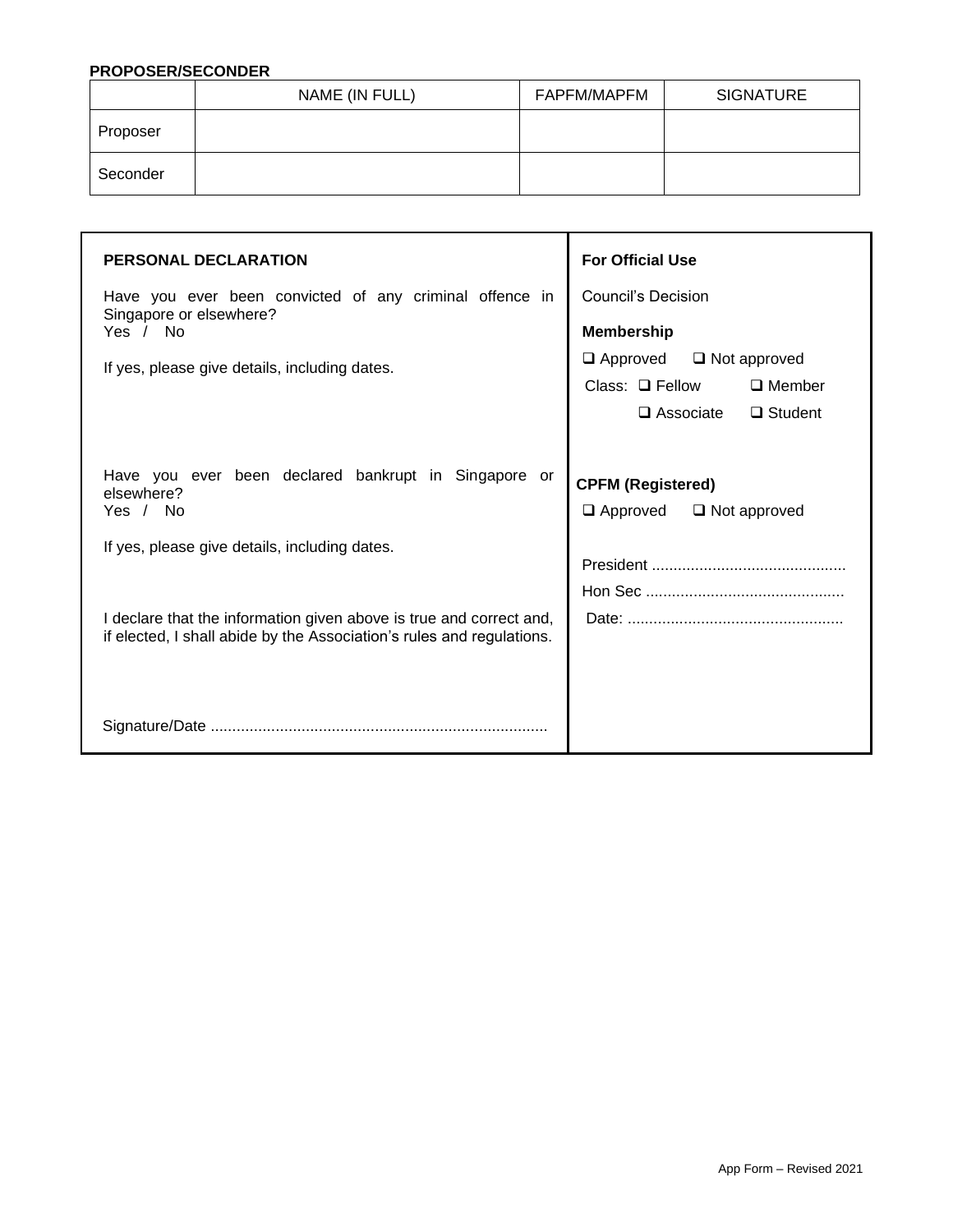## **EXTRACTS OF CONSTITUTION AND BYE-LAWS** (For Applicant's Information & Retention)

#### **FELLOW**

The Council may admit into membership as Fellow or elevate to Fellow any person who:

- $(i)$  is not less than thirty-five  $(35)$  years of age;
- (ii) is eligible for election as Member;
- (iii) has been engaged for at least five (5) years in a senior position of responsibility in property and facility management, or of equivalent standing; and
- (iv) has satisfied the Council that he is worthy of election as a Fellow.

#### **MEMBER**

The Council may admit into membership as Member any person who:

- (i) is not less than twenty-one (21) years of age;
- (ii) who is a graduate in estate or building management, quantity surveying, engineering, architecture and allied fields from either the National University of Singapore or Nanyang Technological University or from any other universities or professional institutions approved by the Council; and
- (iii) has not less than one (1) year of practical experience in Singapore; and
- (iv) has satisfied the Council that he is worthy of election as Member.

The Council may also admit into membership as Member any person who:

- (i) is not less than twenty-one (21) years of age; and
- (ii) who is a graduate in estate, building or property management, quantity surveying, engineering, architecture and allied fields from Singapore Polytechnic, Ngee Ann Polytechnic, Nanyang Polytechnic, Temasek Polytechnic or from any other Polytechnics or institutions approved by the Council; and
- (iii) (a) has been an Associate of the Association for a period of not less than two (2) years; or (b) has not less than five (5) years of relevant practical experience in Singapore; and
- (iv) has satisfied the Council that he is worthy of election as Member.

**ASSOCIATE** The Council may in its absolute discretion admit into membership as Associate any person of such experience in property and facility management or maturity as the Council may accept. Not eligible for election or appointment to any office of the Association and has no voting rights.

**STUDENT** Student members shall be person not under 17 years of age who are or have been undergoing suitable practical training and instructions approved by the Association/Council in the fields of estate management, building surveying, quantity surveying, engineering, architecture and such other allied field approved by the Association/Council. Not eligible to hold any office of the Association and has no voting rights.

**CORPORATE MEMBER** The Company to be admitted must satisfy the accreditation criteria under the Association's Accreditation Scheme. Corporate Member is entitled to nominate two staff members who must be members of Association to represent the Company. The nominated representatives are not eligible to hold any office of the Association and have no voting rights.

**ELECTION TO MEMBERSHIP** Every candidate for membership of the Association shall be proposed by one and seconded by another member of the Association.

#### **DESIGNATIONS**

The designation of the members shall be as follows:

- (i) every Honorary fellow shall be entitled to use the designation "Honorary Fellow, APFM".
- (ii) every Fellow shall be entitled to use the designation "FAPFM".
- (iii) every Member shall be entitled to use the designation "MAPFM".
- (iv) every Associate shall be entitled to use the designation "AAPFM".

**TRANSFER** Every person transferred from one class of membership to another shall pay (i) the difference between the entrance fees, if any, of the old and new class of membership and (ii) the difference between the annual subscription of the current year of the old and new class of membership.

| . === , are capped to reflect the set of the set of the set of the set of the set of the set of the set of the |               |        |           |                |                         |
|----------------------------------------------------------------------------------------------------------------|---------------|--------|-----------|----------------|-------------------------|
| <b>Class of Membership</b>                                                                                     | <b>Fellow</b> | Member | Associate | <b>Student</b> | <b>Corporate Member</b> |
| Entrance Fee                                                                                                   | S\$100        | S\$100 | S\$100    | \$0            | \$300                   |
| Subscription                                                                                                   | S\$200        | S\$150 | S\$100    | \$10           | \$400                   |

**FFFS** (are subject to review)